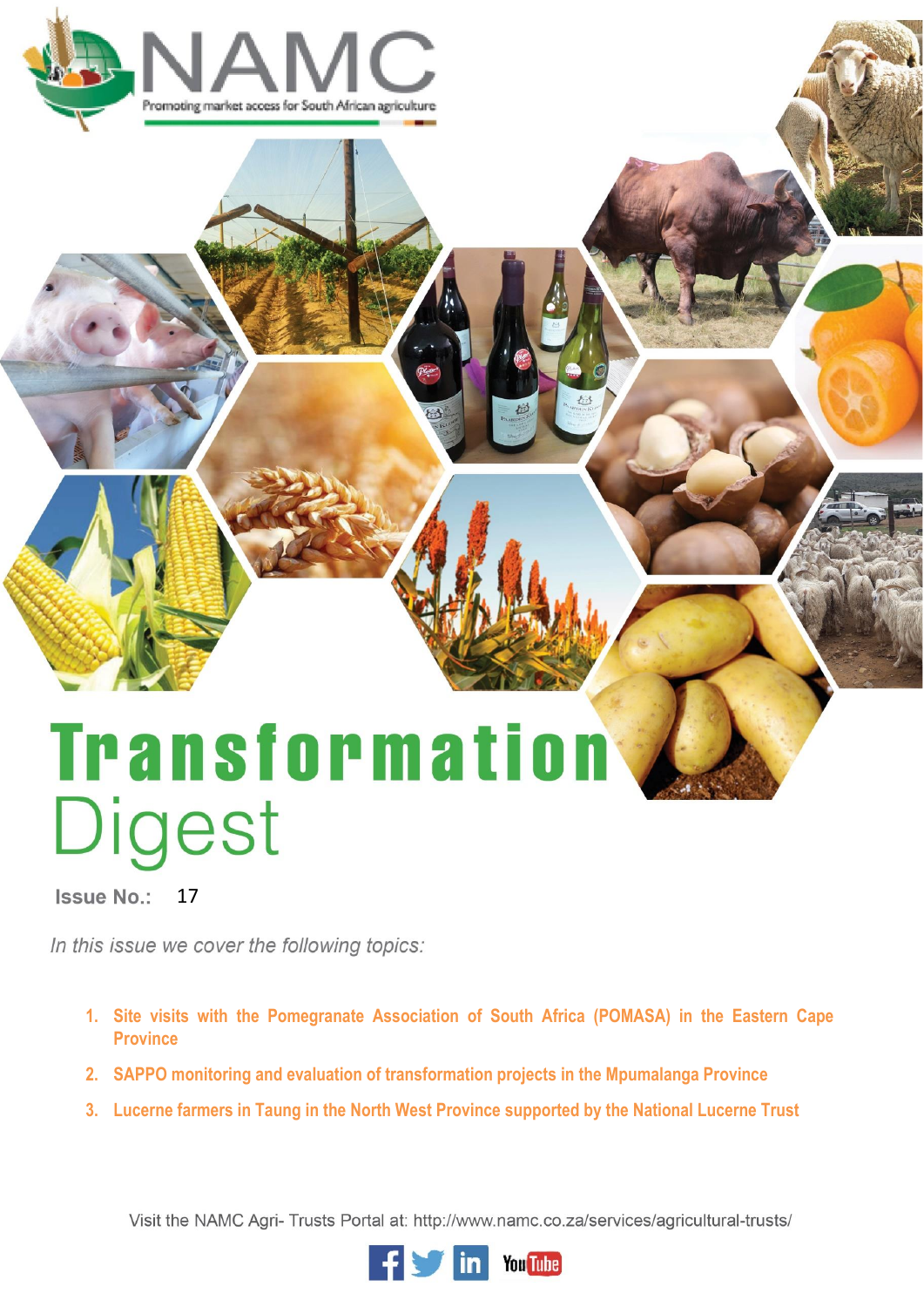# **AGRI-TRANSFORMATION DIGEST**

*Agri-Transformation Digest is a bi-monthly report produced by the National Agricultural Marketing Council through the Agricultural Industry Trusts Division. The publication aims to communicate transformation developments as they happen around the agricultural industries. This issue focuses on the following topics: (i) Site visits with the Pomegranate Association of South Africa (POMASA) in the Eastern Cape Province; (ii) SAPPO monitoring and evaluation of transformation projects in the Mpumalanga Province; and (iii) Lucerne farmers in Taung the North West Province supported by the National Lucerne Trust. The division has three digests, covering the Food, Agriculture and Natural Resources Policy Analysis Network (FANRPAN), Agricultural Transformation, and Agricultural Industry Trusts. Agri-Transformation Digest reports on the bi-monthly key developments coming from the transformation activities of different industries and trusts.*

> **Contributors to this issue:** Mr Brian Makhele Mr Matsobane (BM) Mpyana Miss Nomantande Yeki Dr Ndumiso Mazibuko Ms Precious Nengwenkulu Ms Nonhlanhla Gwamanda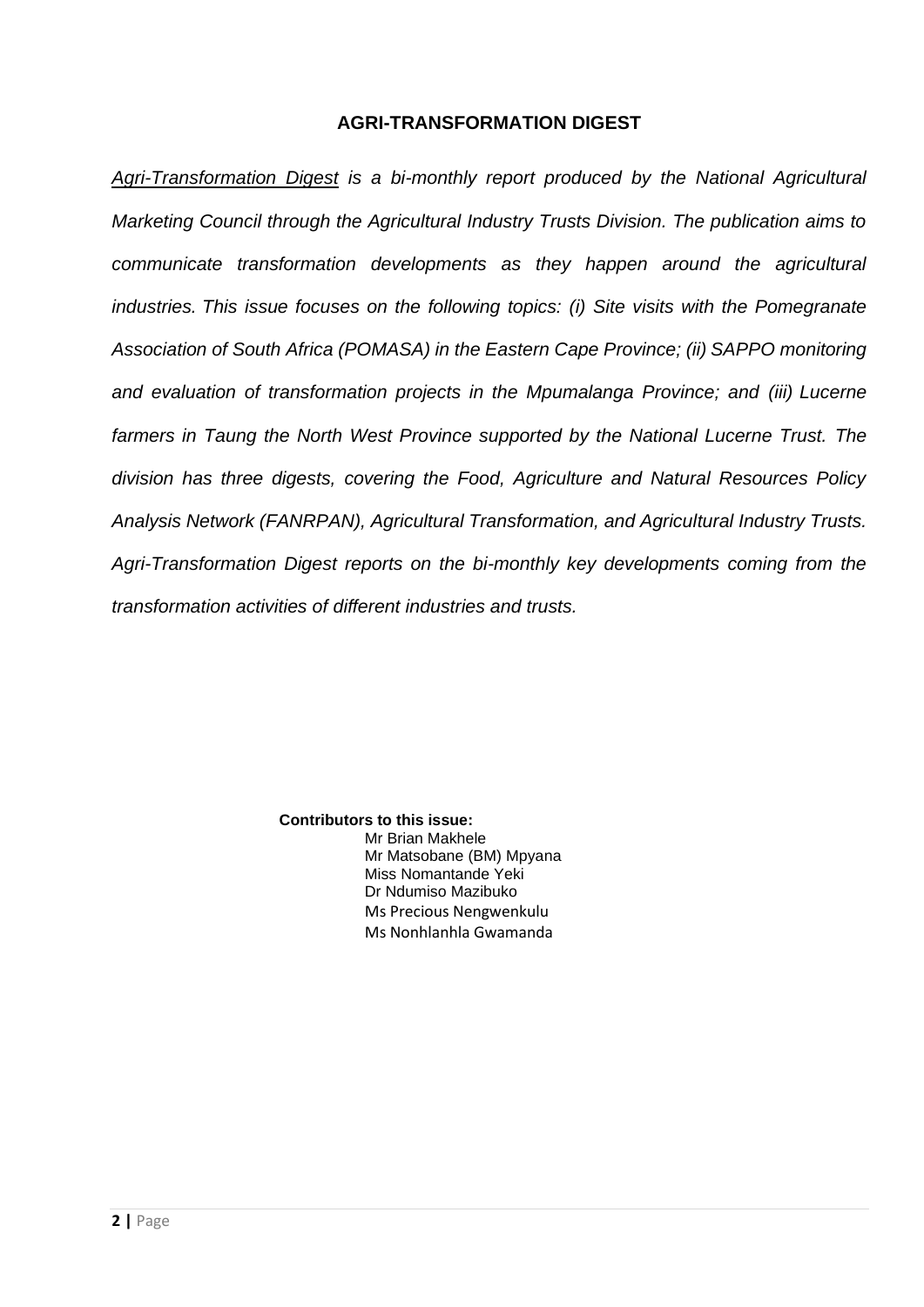# **1. SITE VISITS WITH THE POMEGRANATE ASSOCIATION OF SOUTH AFRICA (POMASA) IN THE EASTERN CAPE PROVINCE By**

#### **Mr Brian Makhele and Ms Nonhlanhla Gwamanda**

### **1.1. Background**

The South African pomegranate industry has shown remarkable growth over the past decade in terms of both area planted and the gross value of production. The industry links well with the National Development Plan's (NDP) focus on growth in high-value export crops with strong employment potential. Since 2015 the sector has contributed an estimated R25 million capital expenditure, and the expansion since inception has resulted in around 2 000 additional jobs being created across the value chain.

On 2 and 3 September 2021, the NAMC Transformation Review Committee (TRC) representatives, along with POMASA and the Eastern Cape Department of Agriculture, conducted site visits in the Eastern Cape Province. The purpose of the visits was to conduct a Monitoring and Evaluation (M&E) process on the projects and assess the possible intervention of POMASA in the projects.

#### **1.2. Transformation projects visited**

The NAMC team visited four projects in the Eastern Cape Province. The farmers are still emerging and only two of the projects have received support from the Eastern Cape Department of Agriculture in terms of funding, infrastructure, machinery, skills development and access to land.

#### **1.2.1. Project 1**

The project started in 2000 with vegetable production before trials on nut production, which failed. Currently, the project has 24 hectares of pomegranates and 2 hectares planted with figs. The project started as a pilot project and still has the potential to expand. The project is currently supported by the Chris Hani Development Agency with input purchasing and has about 60 beneficiaries operating on communal land, who have also acquired water rights for 30 hectares. During the 2020 season, the

project harvested about 60 tons of pomegranates, but due to lack of market access and proper infrastructure, most of the harvested products got spoiled. Initially, there were plans to establish a processing plant for valueadding (juice and jam), but access to funding has been an obstacle. Furthermore, in 2021 the project lost all its production due to a broken pipe that the Department of Water Affairs was unable to repair, and irrigation could therefore not take place. A packhouse is currently being constructed in Queenstown, which will benefit the local fruit farmers, including the project.

## **1.2.2. Project 2**

The project is situated in Lady Frere within the Emalahleni Local Municipality. The farm was purchased in 1986 and the pomegranates plot was established in 2016. The project is a family business planting on half a hectare but still has about a hectare to expand. As a form of value adding, the project has been peeling the pomegranates and selling them to Woolworths as their main market, although they are usually affected by price fluctuations. Furthermore, during the 2021 season, the project was affected by a lack of water due to a borehole breakdown. The project has plans to expand and further add value to their products to access consistent markets.

## **1.2.3. Project 3**

The project is situated in Peddie within the Ngqushwa Local Municipality. The project is a production scheme made up of four villages. The pomegranates were planted between 2007 and 2008 in a partnership with Vali Fruits. The project has 230 hectares in total, where 150 hectares have been planted with pomegranates and 230 hectares have a water licence. The Department of Agriculture in the Eastern Cape has invested about 20 million in the project through infrastructure, machinery, irrigation and production inputs. The project stopped operating in 2010 due to a lack of funds. The on-site infrastructure, including irrigation, has been vandalised. Some production inputs, such as fertilisers and sprays procured by the Department of Agriculture, have not yet been used. A consultant has come on board to re-establish the project. However, community dynamics and lack of funds for operations continue to be a challenge for the project.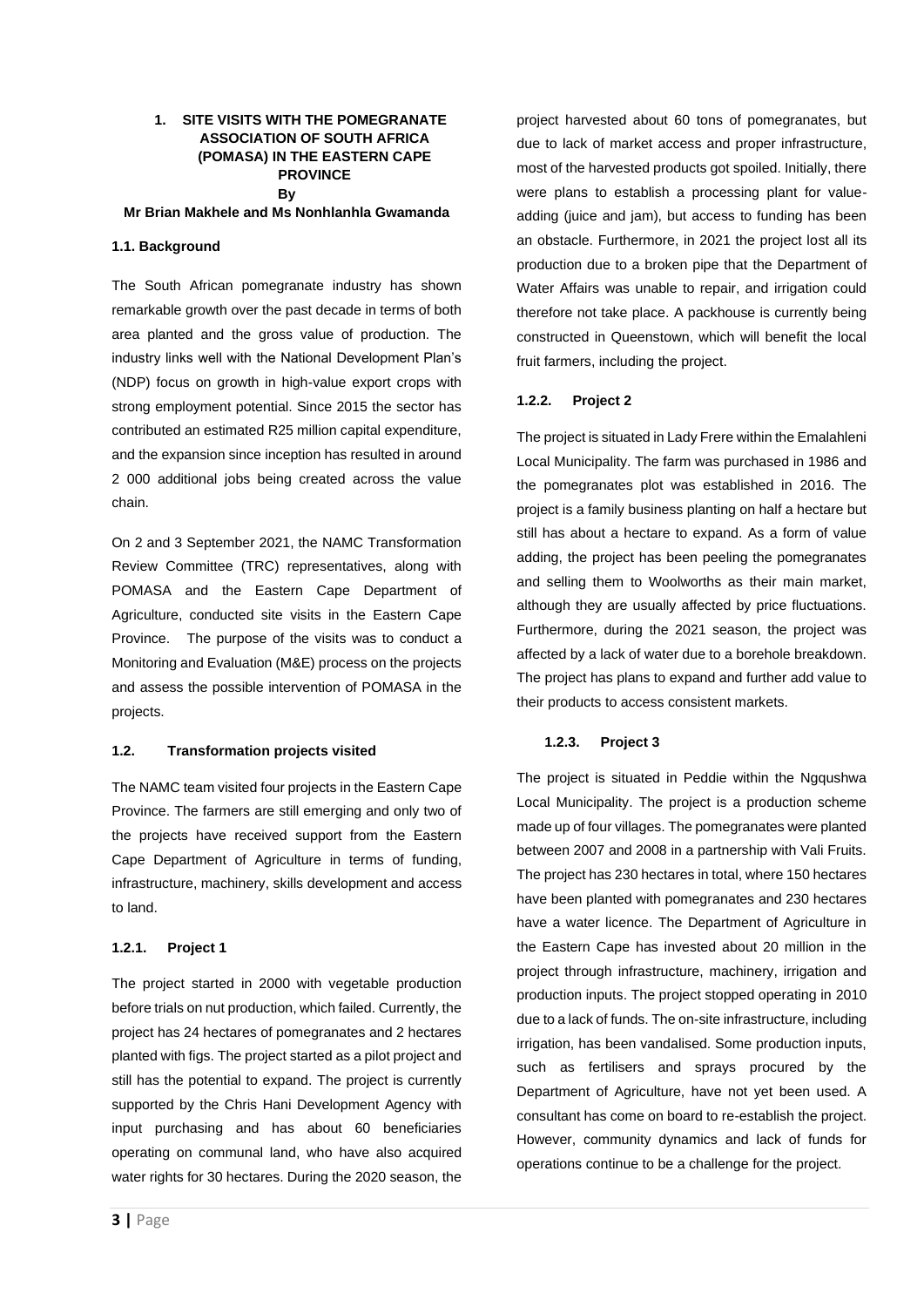#### **1.2.4. Project 4**

The project is located within the Ndlambe Local Municipality. The project was established in 2003 with the support of the Eastern Cape Department of Agriculture in terms of irrigation infrastructure, procurement of machinery and production inputs. A scheme was formed for the community. The scheme is currently managed by a co-operative on behalf of the community. The project has a total of 90 hectares planted with pomegranates and an irrigation infrastructure with water rights. It has been more than 16 years since the project stopped operating. Initially, there were about five people employed by the project with the potential to add more employees. Furthermore, while establishing the project, the scheme/beneficiaries were not involved in managing it. The area has a high unemployment rate and the project has the potential to create employment and industrialise the community.

### **1.3. Conclusion**

The four projects have a lot of potential to be revived and supported by POMASA. However, factors such as market access, land for expansion, access to funds, lack of technical knowledge and poor governance are major challenges facing the beneficiaries. With the intervention of POMASA, the projects will have greater potential to contribute towards increasing the number of hectares of pomegranates planted by smallholder farmers in South Africa. An increase in the number of hectares will also help to eradicate unemployment in the towns or villages where these projects are located. However, more work still needs to be done in forming partnerships between the industry (POMASA), the Eastern Cape Department of Agriculture and other relevant stakeholders such as the Chris Hani Development Agency. These collaborations or partnerships will ensure that the Department of Agriculture and the industry do not invest money and time in projects that will not yield any success or contribute positively to community development.

# **2. SAPPO MONITORING AND EVALUATION OF TRANSFORMATION PROJECTS IN THE MPUMALANGA PROVINCE**

# **By Mr Brian Makhele**

# **2.1. Introduction**

South Africa is a minor player in the global pork market, accounting for only 0.18 per cent of global pork production. Still, there is major room for expansion, especially in the Asian market, with pork consumption expected to increase by 7.9 and 6.6 per cent per annum over the next five years in China and Singapore, respectively. This increase creates a significant opportunity for South African pork producers and smallholder farmers, although the industry is facing biosecurity issues and disease outbreaks.

On 8 and 9 September 2021, the NAMC Transformation Review Committee (TRC) representatives and the South African Pork Producers' Organisation (SAPPO) conducted site visits in the Mpumalanga Province. The purpose of the visits was to conduct a Monitoring and Evaluation (M&E) exercise on projects supported by SAPPO in the province.

#### **2.2. Transformation projects visited**

The TRC team, together with SAPPO, visited two projects which are receiving mentorship and technical assistance from SAPPO. The two projects are not receiving any additional funds and have the potential to grow and expand. SAPPO aims to ensure that smallholder pork producers are equipped with the right pork production technical knowledge and skills that will enable them to become sustainable enterprises. Moreover, the transformation initiative also seeks to promote the inclusivity of black role-players within the pork industry.

#### **2.2.1. Project 1**

The project is situated in Kwa Mhlanga within the Nkangala District Municipality. The project was established in 2005 and operated on a farm under one hectare consisting of 36 sows and 5 gills divided by 24 housing units. In the 2018/19 financial year, the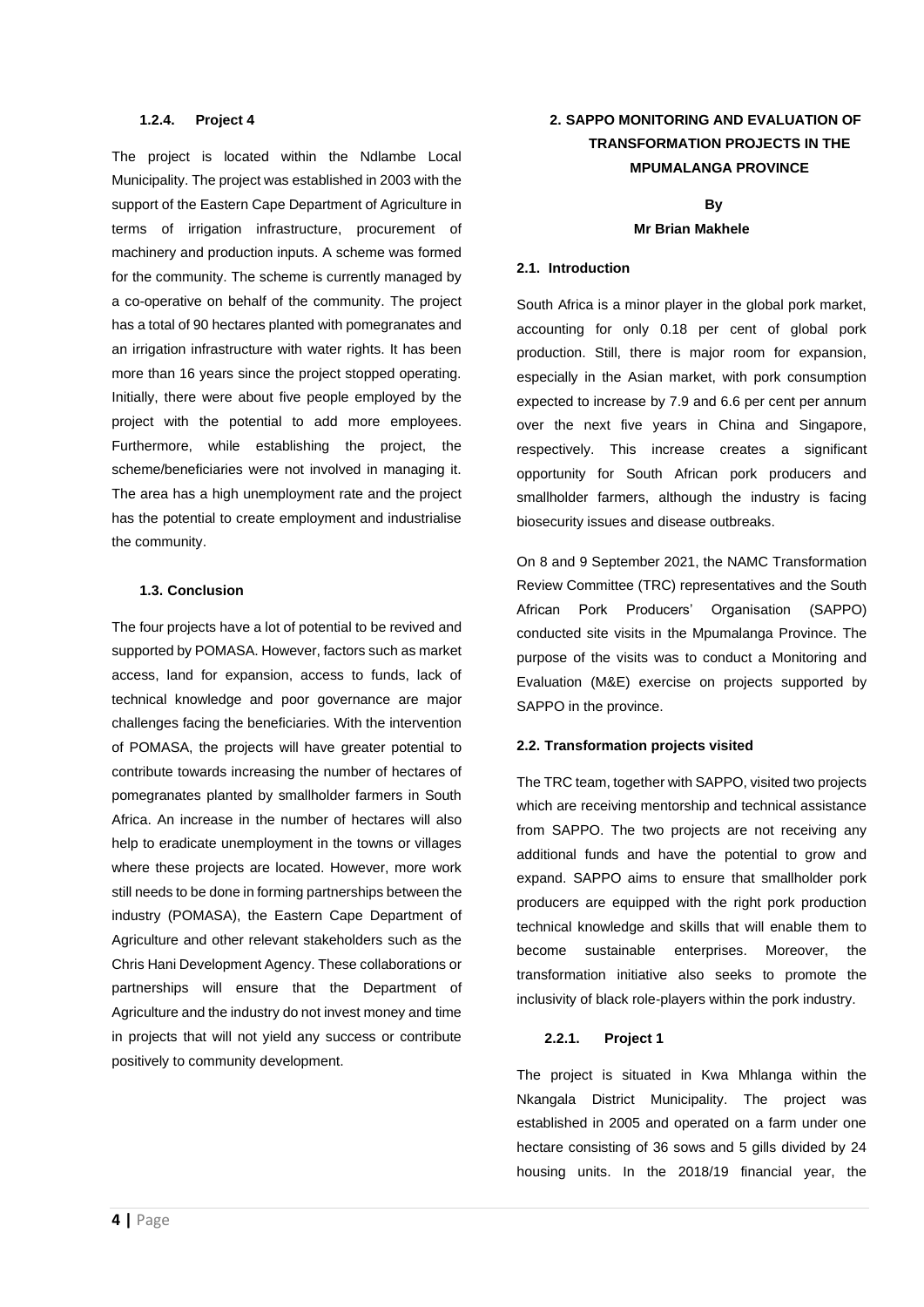beneficiary was the winner of the pork carcass competition for the quality of the produce. Moreover, the market available for the beneficiary is the abattoir market since they produce quality meat; although prices change over time, the market is sustainable. The beneficiary has been part of SAPPO's mentorship programme since 2019. The programme includes technical support and veterinary visits, which greatly benefit them since veterinary services are costly and biosecurity is a challenge.

# **2.2.2. Project 2**

The project is situated in Marapyne within the Nkangala District Municipality and operates on two hectares of land. The project consists of goats and cattle and has 280 pigs, of which 50 are boars. The project employs two permanent workers. Animal Production students and graduates also conduct their practical work at the project on a part-time basis. The beneficiary has plans to achieve more sales through private and abattoir sales but already has a consistent and sustainable market. The project has received no other support apart from the technical production support provided by SAPPO. However, unlike the mentorship programme, the technical support does not include veterinary visits.

# **2.3. Conclusion**

Biosecurity and the costs associated with veterinary services were highlighted as the greatest obstacles affecting the beneficiaries. These factors play a vital role in pork production, and SAPPO usually advises the beneficiaries to adhere to certain production guidelines to mitigate the risk of loss of production. However, SAPPO is doing a commendable job in assisting beneficiaries with the right technical knowledge to improve their meat quality and farm management skills.

# **3. LUCERNE FARMERS IN TAUNG IN THE NORTH WEST PROVINCE SUPPORTED BY THE NATIONAL LUCERNE TRUST**

# **By Ms Precious Nengwenkulu**

### **3.1. Background**

The National Agricultural Marketing Council (NAMC) held discussions with lucerne stakeholders on market access and development support for North West lucerne farmers. The engagement was motivated by market access challenges experienced by lucerne farmers. The stakeholders consulted were the National Lucerne Trust (NLT), Department of Agriculture, Land Reform and Rural Development (DALRRD), North West Provincial Department of Agriculture and Rural Development (DARD) and Rethuse Redire Primary Co-operative, a representative of farmers.

After several stakeholder consultations, the NAMC held a meeting on 26 August 2021 at Taung Rethuse Redire Primary Co-operative with the DALRRD, North West Provincial Department of Agriculture and Rural Development and Rethuse Redire Primary Co-operative. The purpose of the meeting was to engage lucerne farmers on the needs and challenges they face in the North West Province. The NAMC conducted a needs assessment to assist farmers in registering as members of NLT, and about 47 farmers registered.

#### **3.2. Challenges highlighted by the assessment**

The challenges highlighted by the assessment were lack of information on market requirements, lucerne grading, lucerne cutting and baling and the analysis of moisture content. Another challenge is insufficient working implements and storage infrastructure. Social issues were also highlighted as a limiting factor, followed by production and technical skills.